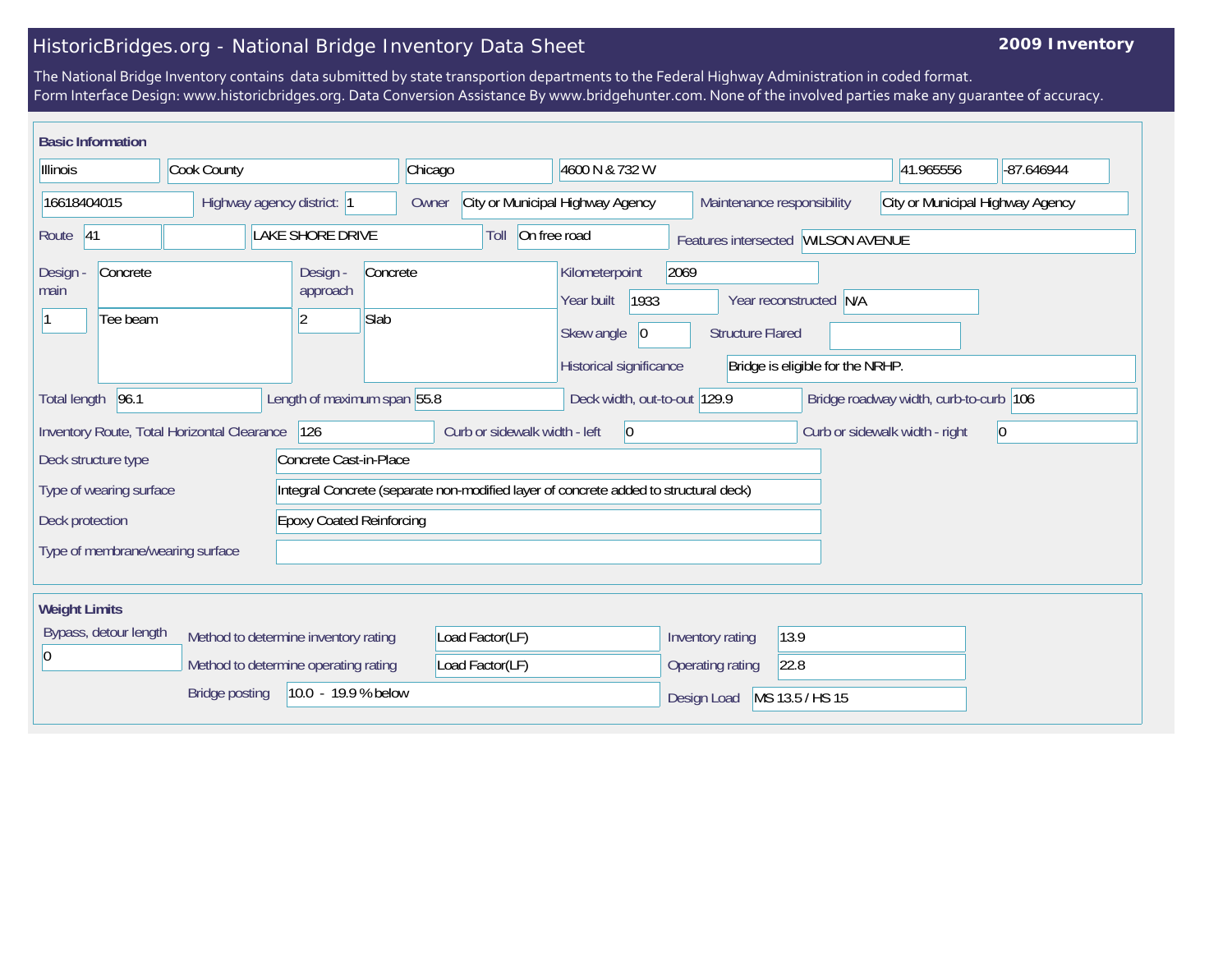| <b>Functional Details</b>                                                                                |                                                                                                                |
|----------------------------------------------------------------------------------------------------------|----------------------------------------------------------------------------------------------------------------|
| 110600<br>Average daily truck traffi  1<br>Average Daily Traffic                                         | Year 2007<br>55215<br>2021<br>Future average daily traffic<br>%<br>Year                                        |
| Road classification<br>Other Principal Arterial (Urban)                                                  | Lanes on structure 8<br>Approach roadway width<br>106                                                          |
| Type of service on bridge Highway                                                                        | Bridge median Closed median with non-mountable barr<br>Direction of traffic 2 - way traffic                    |
| No parallel structure exists.<br>Parallel structure designation                                          |                                                                                                                |
| Type of service under bridge                                                                             | Highway, with or without ped Lanes under structure<br>Navigation control<br>Not applicable, no waterway.<br> 4 |
| N/A<br>Navigation vertical clearanc                                                                      | Navigation horizontal clearance N/A                                                                            |
| Minimum navigation vertical clearance, vertical lift bridge                                              | Minimum vertical clearance over bridge roadway<br>Unlimited                                                    |
| Minimum lateral underclearance reference feature Highway beneath structure                               |                                                                                                                |
| Minimum lateral underclearance on right 0.7                                                              | Minimum lateral underclearance on left 327.4                                                                   |
| Minimum Vertical Underclearance<br>132.6                                                                 | Minimum vertical underclearance reference feature<br>Highway beneath structure                                 |
| Appraisal ratings - underclearances  Basically intolerable requiring high priority of corrrective action |                                                                                                                |
|                                                                                                          |                                                                                                                |
| <b>Repair and Replacement Plans</b>                                                                      |                                                                                                                |
| Type of work to be performed                                                                             | Work done by                                                                                                   |
|                                                                                                          | Bridge improvement cost<br> 0 <br> 0 <br>Roadway improvement cost                                              |
|                                                                                                          | Length of structure improvement<br>$\vert 0 \vert$<br>Total project cost<br>$\vert 0 \vert$                    |
|                                                                                                          | Year of improvement cost estimate                                                                              |
|                                                                                                          | Border bridge - state<br>Border bridge - percent responsibility of other state                                 |
|                                                                                                          | Border bridge - structure number                                                                               |